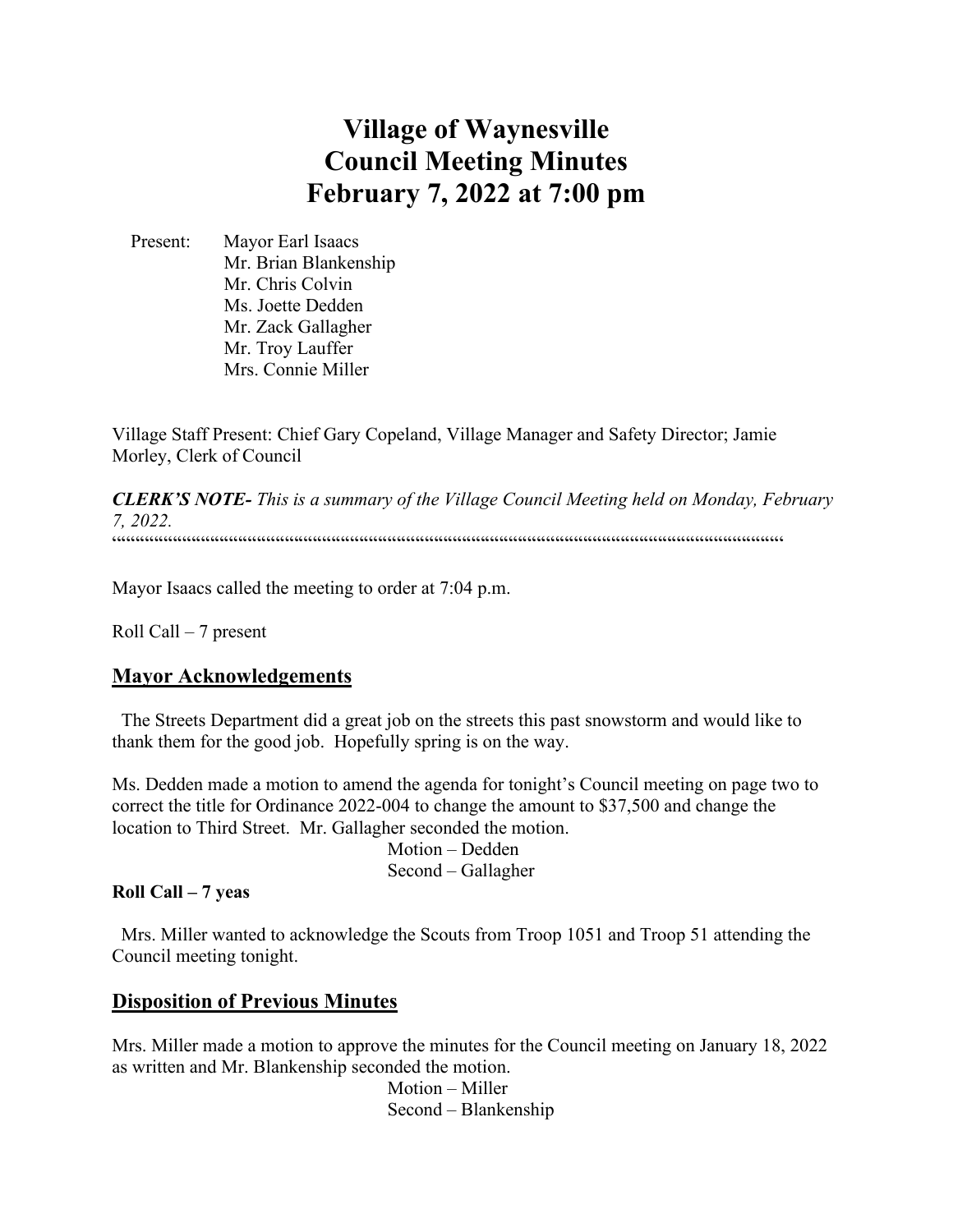$\label{prop:main} \hspace{15pt} \hspace{15pt} \textcolor{black}{\bullet} \hspace{15pt} \textcolor{black}{\bullet} \hspace{15pt} \textcolor{black}{\bullet} \hspace{15pt} \textcolor{black}{\bullet} \hspace{15pt} \textcolor{black}{\bullet} \hspace{15pt} \textcolor{black}{\bullet} \hspace{15pt} \textcolor{black}{\bullet} \hspace{15pt} \textcolor{black}{\bullet} \hspace{15pt} \textcolor{black}{\bullet} \hspace{15pt} \textcolor{black}{\bullet} \hspace{15pt} \textcolor{black}{\bullet} \hspace{15pt} \textcolor{black}{\bullet} \$ 

## **Public Recognition/Visitor's Comments**

 Mr. Colvin asked Mr. Teeters, representing AES, if the winter storm this past week affected services. Mr. Teeters responded that as far as he was aware, the storm was a nonevent and service was provided as usual.

""""""""""""""""""""""""""""""""""""""""""""""""""""""""""""""""""""""""

## **Old Business**

None

""""""""""""""""""""""""""""""""""""""""""""""""""""""""""""""""""""""""

## **Reports**

## **Finance**

 The Finance Committee will meet on February 24, 2022 at 5:00 p.m. in the small conference room at the Government Center. The public is welcome to join.

## **Public Works Report**

 Public Works met this evening at 6:00 p.m. and went over ongoing and future Village projects. The Committee also discussed snow and ice removal during this past winter storm. Furthermore, the Committee would like Council to discuss the possibility of selling the Lock Up as it is currently sitting empty and costly repairs are needed. Council agreed to discuss this topic further under New Business.

## **Special Committee Reports**

 Planning Commission has a meeting scheduled for February 22 at 7:00 p.m. to review three lot splits or replats.

## **Village Manager Report**

- The construction of the Village message board is moving along
- There are two ordinances on tonight's agenda to have Choice One complete the engineering plans for the OPWC Grant applications for Third Street and Franklin Road. This will award the Village extra points for having the plans before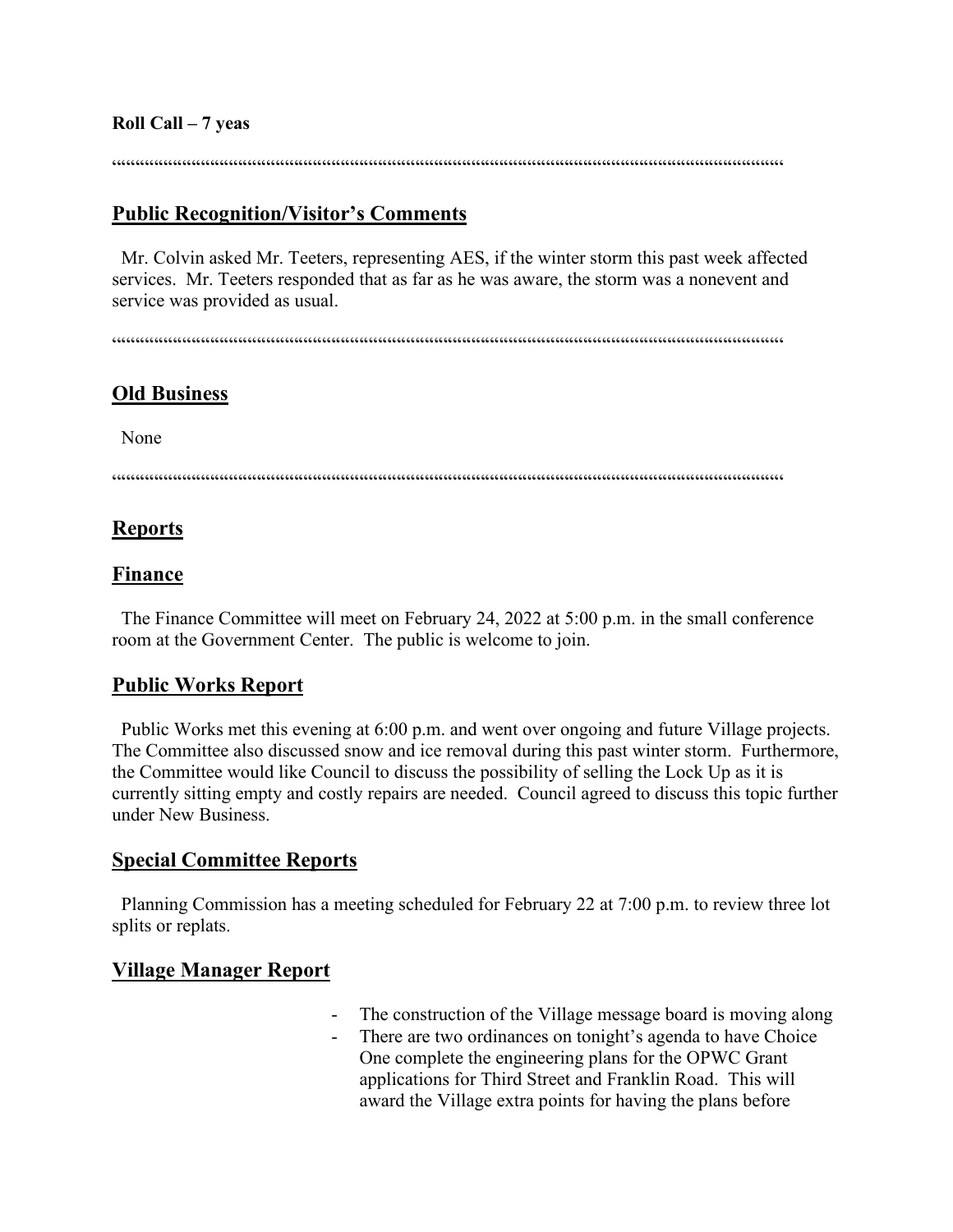submitting the application. This amount will be considered part of the Village's contribution.

- Staff is working closely with Wessler to complete the water model. Hydrants were flushed last week to check pressure and flow. Staff discovered valve 22 was broken and plan to replace it in the spring.
- Also on the agenda are Ordinances to renew the contracts for both the Magistrate and Prosecutor for Mayor's Court. The contracts are now cohesive and will need to be renewed at the same time. The Prosecutor's rate remained the same and the Magistrate's increased to be able to contribute to OPERS.
- Would like Council's input on considering selling the Lock Up.
- Staff did an excellent job keeping up with the storm this past week. Arranged rotating shifts with the Street Department (Brian Corn and Greg Craddock), Andy Ray, and Shannon Mermann.
- Have an appointment to meet with Karie Novesl to go over the renewal proposal from Hylant Insurance for insurance of Village vehicles and property. There will be an ordinance at the next Council meeting to approve the plan.
- Contacted by Cindy Menth from the Merchant's Association about celebrating Waynesville's 225-year anniversary. The Village has a clock donated by Mike Foley and suggested a dedication ceremony during the celebration. Ms. Menth has an appointment with Wayne Township to get approval to install the clock at the gazebo area as it is centrally located downtown.

## **Police Report**

- Provided Dispatched Calls for Service, Mayor's Court report, and Code Enforcement report for January.
- Sgt. Denlinger will have to pick up a prisoner about 5 hours away for a case in County Court. The Sheriff's Office will not do this for this long of a distance. It is the responsibility of the citing jurisdiction to pick up the prisoner.
- Lt. Bledsoe attended STEP (Supervisor Training Education Program) training last week in Columbus. This is important for the continuation of educating police officers and to keep developing their skills.
- Provided a photograph of the presentation of Officer of the Year to Officer Walker.

 Mr. Colvin asked about the code enforcement report and if yellow meant that the issue has been resolved. Chief stated that yellow did mean the case was resolved either through a citation or the violation was corrected. If the violation is repeated, a new case will be reopened. If incidents at properties are repetitive than a warning will not be issued but rather an automatic citation will be issued.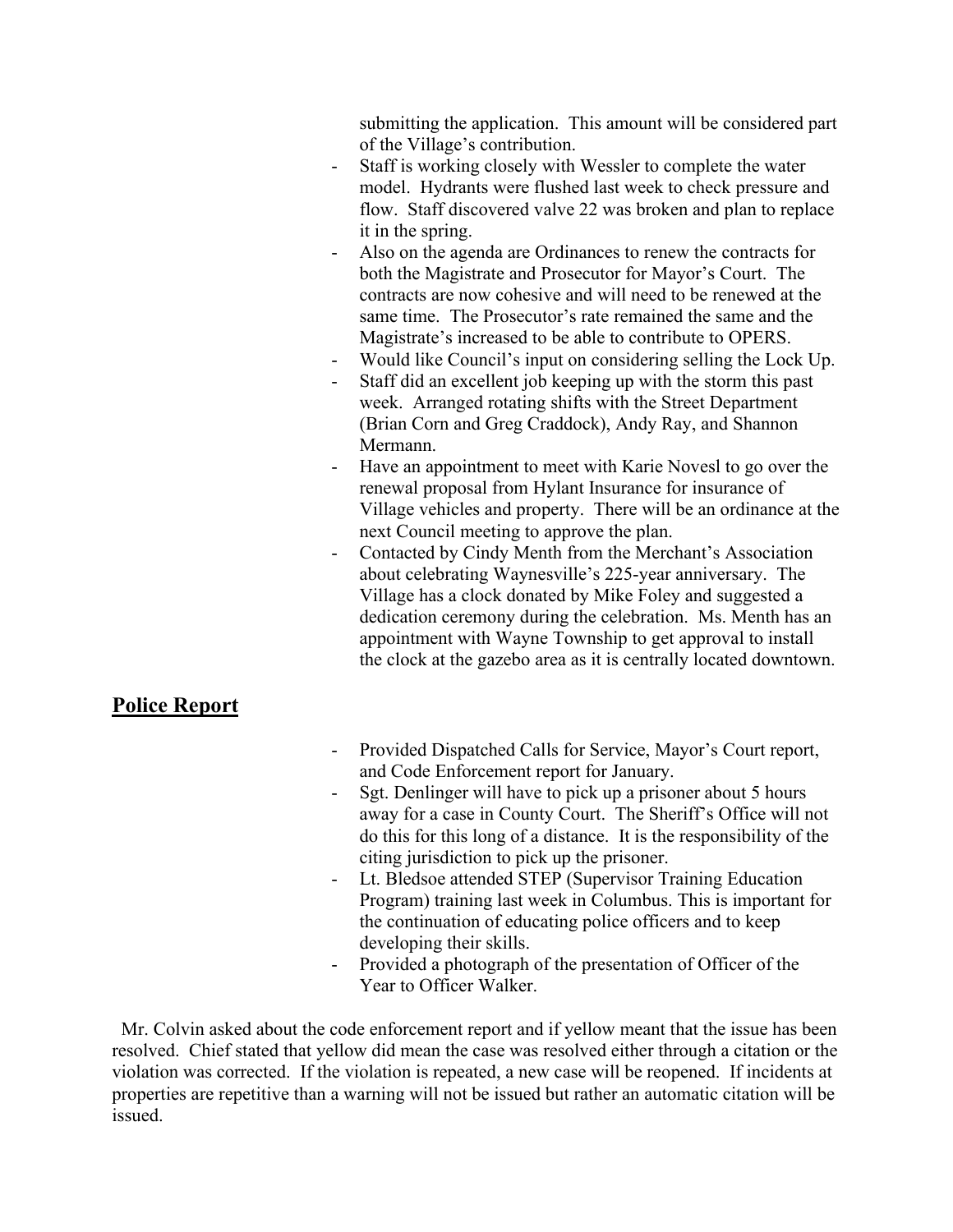## **Financial Director Report**

- Should have an ordinance to approve permanent appropriations at the next meeting.

## **Law Report**

None

## **New Business**

 Ms. Dedden asked Council to review the Rules of Council to be discussed at a special meeting of Council at 6:30 on February 22, 2022. Ms. Morley will email the most recent version of the Rules of Council for Council's review.

 Mr. Gallagher pointed out that the Council meeting and Planning Commission meeting were scheduled for the same date and time because President's Day is that Monday. Ms. Morley said she would contact the Planning Commission to reschedule the meeting.

 At this time, Council discussed the possibility of selling the Lock Up. Mr. Gallagher stated he felt the cost for upkeep and maintaining the building was too expensive and did not think this was a good way to spend taxpayers' money. Currently, the building needs mortar work, insulation installed, duct work, and plumbing work. He further does not see any benefits for the Village to keep the property and thinks the Village should sell it while the market is good. Mr. Lauffer asked what the purpose of the Lock Up was and if there is any value to keep the building. It was explained that the building has served as the old jail and fire house at one time. Mr. Blankenship indicated the Friends Museum would be interested in using it as an auxiliary building, but they do not have the funds to purchase the building. Mr. Gallagher asked if the Village could donate the Lock Up to the Museum and Mrs. Miller asked if the Museum could afford to properly fix and maintain the building. Ms. Dedden stated she would like to see the Lock Up go to the Museum if they can afford to properly maintain the historic building. Mr. Isaacs said that at one time the Chamber was planning on using the Lock Up for an informational building but never followed through. Chief Copeland said he had spoken to Ms. Miller of the Chamber and although the Chamber would love to utilize the building, it is too far off the beaten path. Mr. Blankenship confirmed he would speak to the Museum Board and come up with a proposal for a formal offer. Mr. Colvin asked if the Lock Up was donated to the Museum Board, could a clause be included in the agreement to require the proper maintenance of the building and if the Museum decided to sell the building that it would have to be returned to the Village. It was agreed to table the discussion and revisit it at the next Council meeting.

 Mr. Lauffer asked what was happening on Main Street with all the trucks. Chief Copeland explained the Warren County was lining the sewer pipes with new bladders.

 Chief Copeland indicated he would speak with Wayne Township if they would like to collaborate with the Village on the OPWC Grants to help with the cost of replacing the fire hydrants. The Village will get more points if two or more municipalities collaborate on the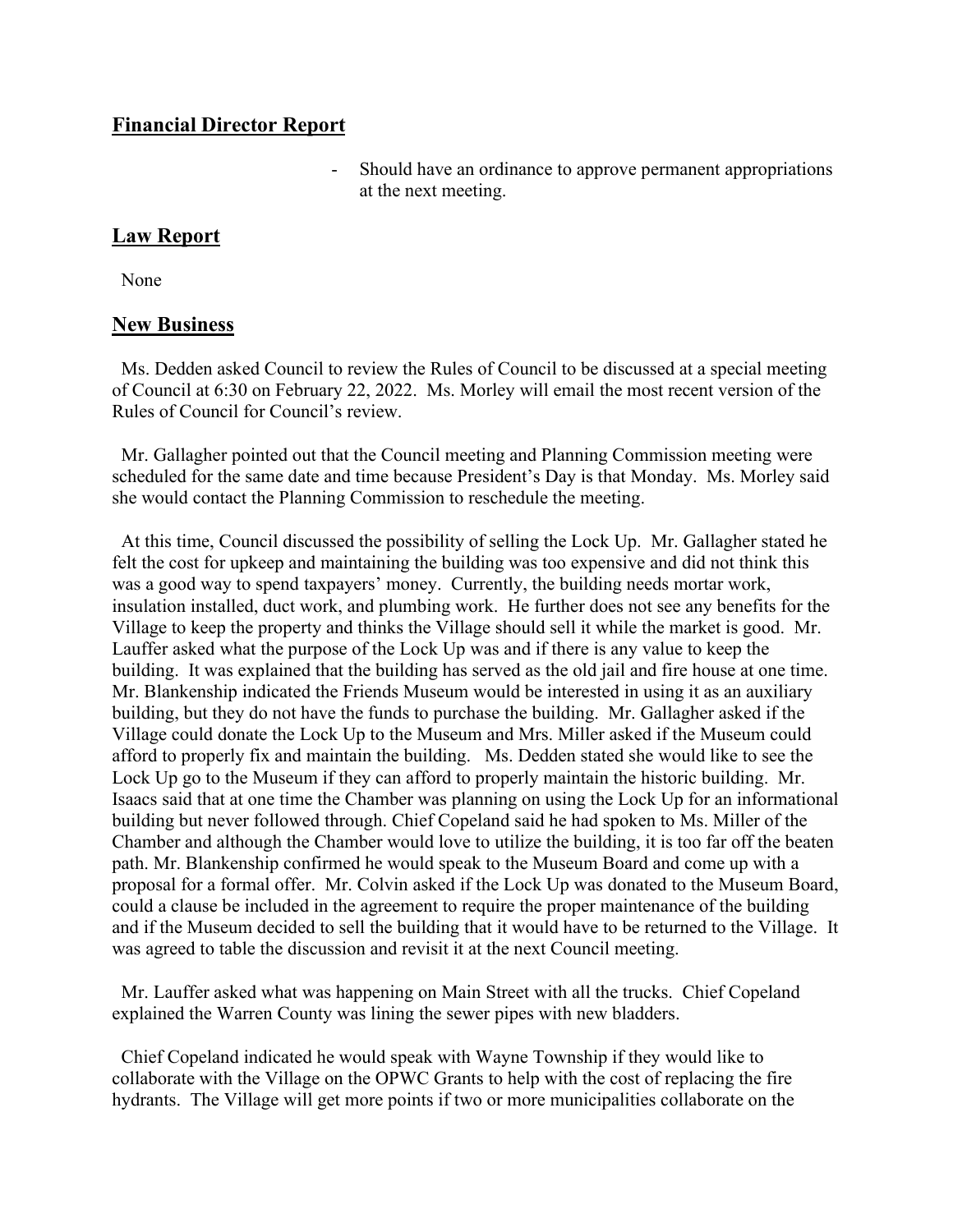application. This will benefit the Wayne Township Fire Department to have all fire hydrants compatible by having the same hose size and rotation.

## **Legislation**

#### **First Reading of Ordinances and Resolutions**

#### **Ordinance No. 2022-002**

An Ordinance Appointing Robert Kaufman to Serve as Magistrate of the Village of Waynesville Mayor's Court and Authorizing the Village Manager to Execute any Necessary Contract Related to the Appointment and Declaring an Emergency

Mrs. Miller made a motion to waive two-reading rule for Ordinance 2022-002 and Mr. Lauffer seconded the motion.

> Motion – Miller Second – Lauffer

## **Roll Call – 7 yeas**

Ms. Dedden made a motion to adopt Ordinance 2022-002 as an emergency and Mrs. Miller seconded the motion.

> Motion – Dedden Second – Miller

## **Roll Call – 7 yeas**

#### **Ordinance No. 2022-003**

An Ordinance Authorizing Village Manager to Enter into a Contract with Mark D. Webb for Prosecuting Services for the Village of Waynesville and Declaring an Emergency

Mr. Colvin made a motion to waive two-reading rule for Ordinance 2022-003 and Mr. Blankenship seconded the motion.

> Motion – Colvin Second – Blankenship

**Roll Call – 7 yeas** 

Mr. Blankenship made a motion to adopt Ordinance 2022-003 as an emergency and Mr. Colvin seconded the motion.

> Motion – Blankenship Second – Colvin

**Roll Call – 7 yeas** 

#### **Ordinance No. 2022-004**

Authorizing the Village Manager to Enter into a Contract with Choice One Engineering in an Amount not to Exceed \$37,500.00 for Construction Plans for the Third Street Water Main Replacement and Street Resurfacing and Declaring an Emergency

Ms. Dedden made a motion to waive two-reading rule for Ordinance 2022-004 and Mr. Gallagher seconded the motion.